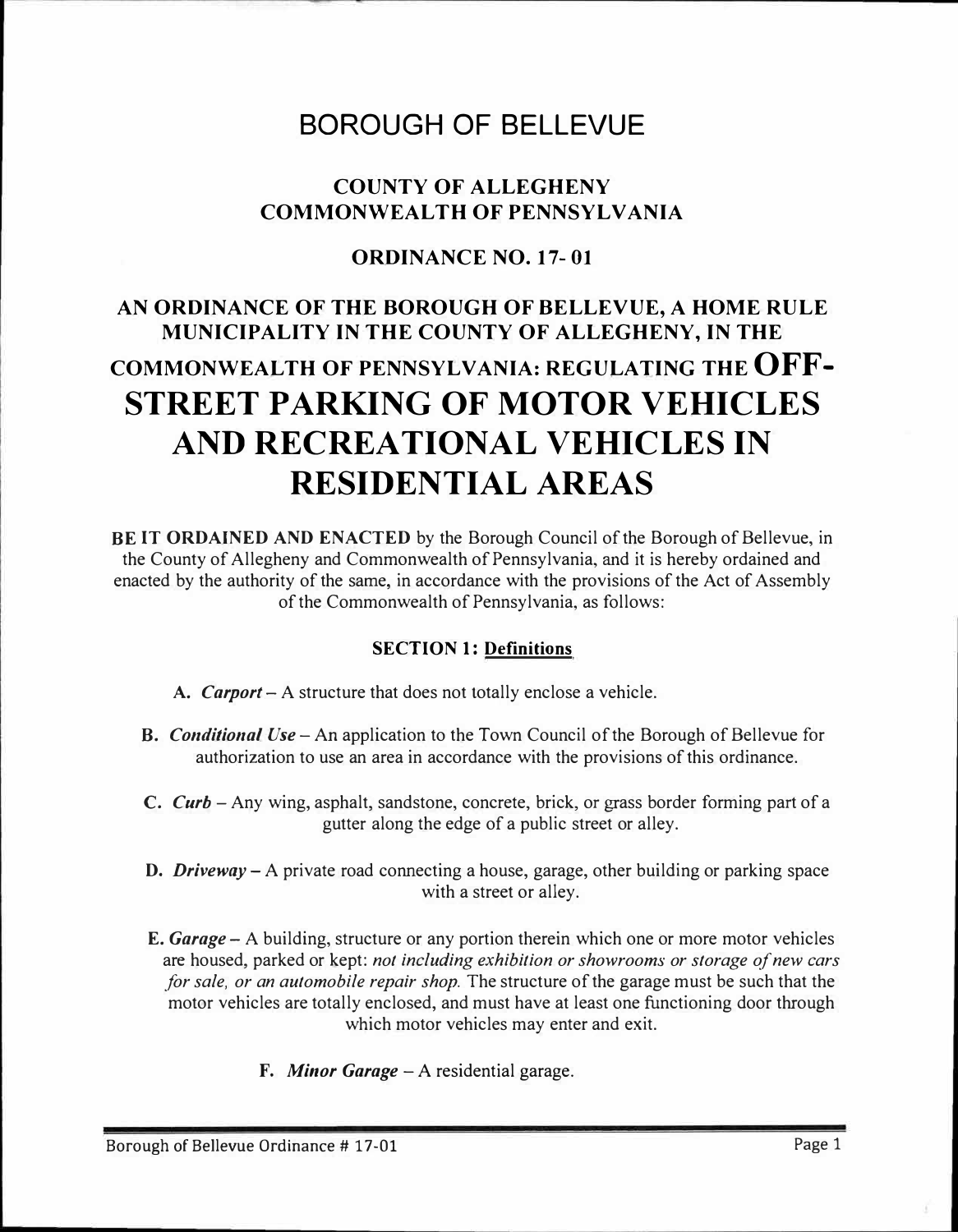- G. *Major Garage* Any garage not included within the definition of *minor garage* or *residential garage,* including an automobile repair shop.
- *H. Off-Street Parking* The parking or storing of a motor vehicle on private or public areas, but not on streets, roads, highways, or alleys within the Borough of Bellevue.
	- *I. Parking Capacity* The number of legal *parking spaces* located on the subject property.
- *J. Parking Space* A space, 10 feet by 20 feet, where a vehicle can be legally parked.
- *K. Residential Garage* A garage containing one or more parking spaces for storage of a power driven or other motor vehicle only in connection with a dwelling thereon.
- **L.** Side Yard A yard between a structure or building and the adjacent side line of the lot extending from the front yard to the rear yard — *Yard, Front Yard* and *Rear Yard* are defined in Article III of the Avalon-Bellevue-Ben Avon Joint Zoning Ordinance, Section 2000-300 of Ordinance 09-07, enacted August 5, 2009, and said definitions are made part of this ordinance by reference thereto.
	- *M. Stacking* The parking or storing of vehicles directly behind or in front of another vehicle in such manner that it blocks the ready access and egress of that vehicle.
- *N. Unit* or *Housing Unit* As applied to existing dwellings which are altered or remodeled and are thereby converted into multiple dwellings, means a partition of a residential structure designated or occupied in whole or in part as the home, residence or sleeping place of one or more persons, more or less permanently, and comprising a space of not less than 500 square feet, and including a bathroom and kitchen facilities. The bathroom facilities shall be enclosed by partitions of a permanent character, extending from the floor to the ceiling, with access thereto through a solid door.
	- **0.** *Wheel Stops* A barrier or restraint of sufficient size and height to prevent motor vehicles from proceeding. They shall be constructed of concrete, asphalt or an approved material. Wheel stops shall be secured to the ground in an acceptable manner.

#### **SECTION 2. Minimum requirements for off-street parking**

**A.** The minimum requirements for off-street parking shall, in all zoning districts, be two (2) off-street parking spaces per dwelling unit. *Example:* One Family Dwelling **(1** unit): Two (2) off-street parking spaces required.

*Example*: Two Family Dwelling (2 unit): Four (4) off-street parking spaces required.

No driveway, or any part thereof, used or useable for purposes of ingress and egress to or from any property shall be included in computing and providing for the required number of parking spaces herein set forth.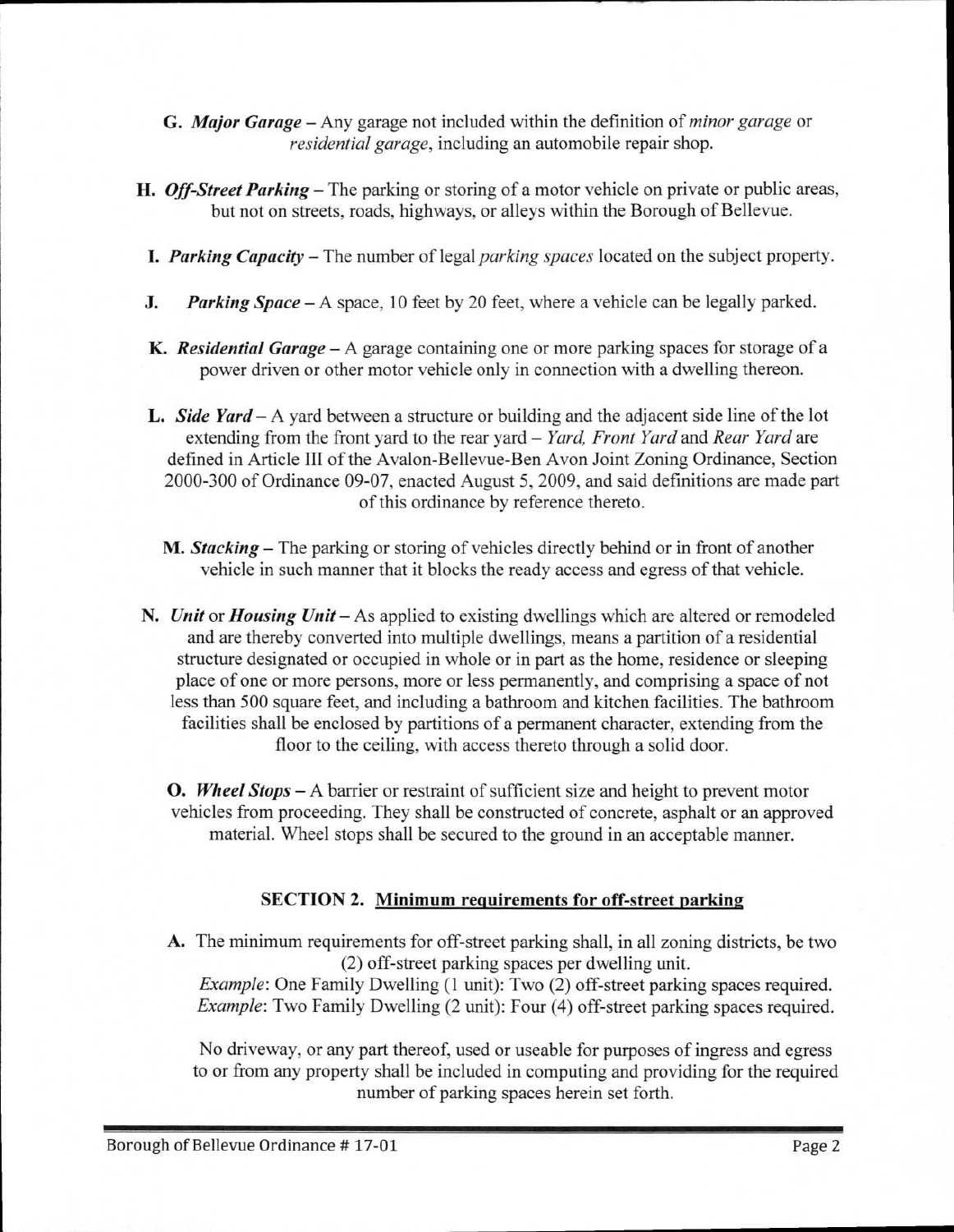**B.** In the operation of multiple-family dwellings *(more than two units)* whether as owned units or rental units, the off-street parking spaces shall first be made available to the residents of the units, and the residents of said units shall park in said off-street parking spaces. The off-street parking space shall become part of the rental or separately owned unit.

#### **SECTION 3. Parking in Front Yards Prohibited**

The parking of any power driven or motor vehicle in the front yard area of any residential property in any zoning district shall be, and the same is hereby prohibited. *Front Yard* and *Yard*  are defined in Article III of the Avalon-Bellevue-Ben Avon Joint Zoning Ordinance, Section 2000-300 of Ordinance 09-07, enacted August 5, 2009, and said definitions are made part of this ordinance by reference thereto.

#### **SECTION 4. Review of Plans**

Prior to the issuance of any building or zoning permit, either for new construction or conversion or remodeling on any residential building lot, the applicant for same must submit with their plans as hereto required, a properly prepared and detailed parking area layout plan with proposed driveways shown and with stall of required size therein, separately and plainly marked and assigned thereon to each separate family housing unit in the dwelling proposed to be erected on such property.

All changes to off-street parking and applications for curb cuts shall require a permit, and shall be reviewed and approved by the Code Enforcement Office and the Zoning Officer.

#### **SECTION 5 Parking in Side Yards**

- A. In residential areas, if access to the rear yard is not possible, it shall be permissible to park in the side yard provided there is a minimum of fifteen (15) feet between the side property line and the side building line on the same side of any structure. Such parking cannot be used to satisfy the off-street parking requirements of this ordinance.
- B. The permission to park in the side yard applies only to automobiles and not to trucks, tractors, trailers, commercial vehicles, recreational vehicles, or any other motorized vehicle other than an automobile.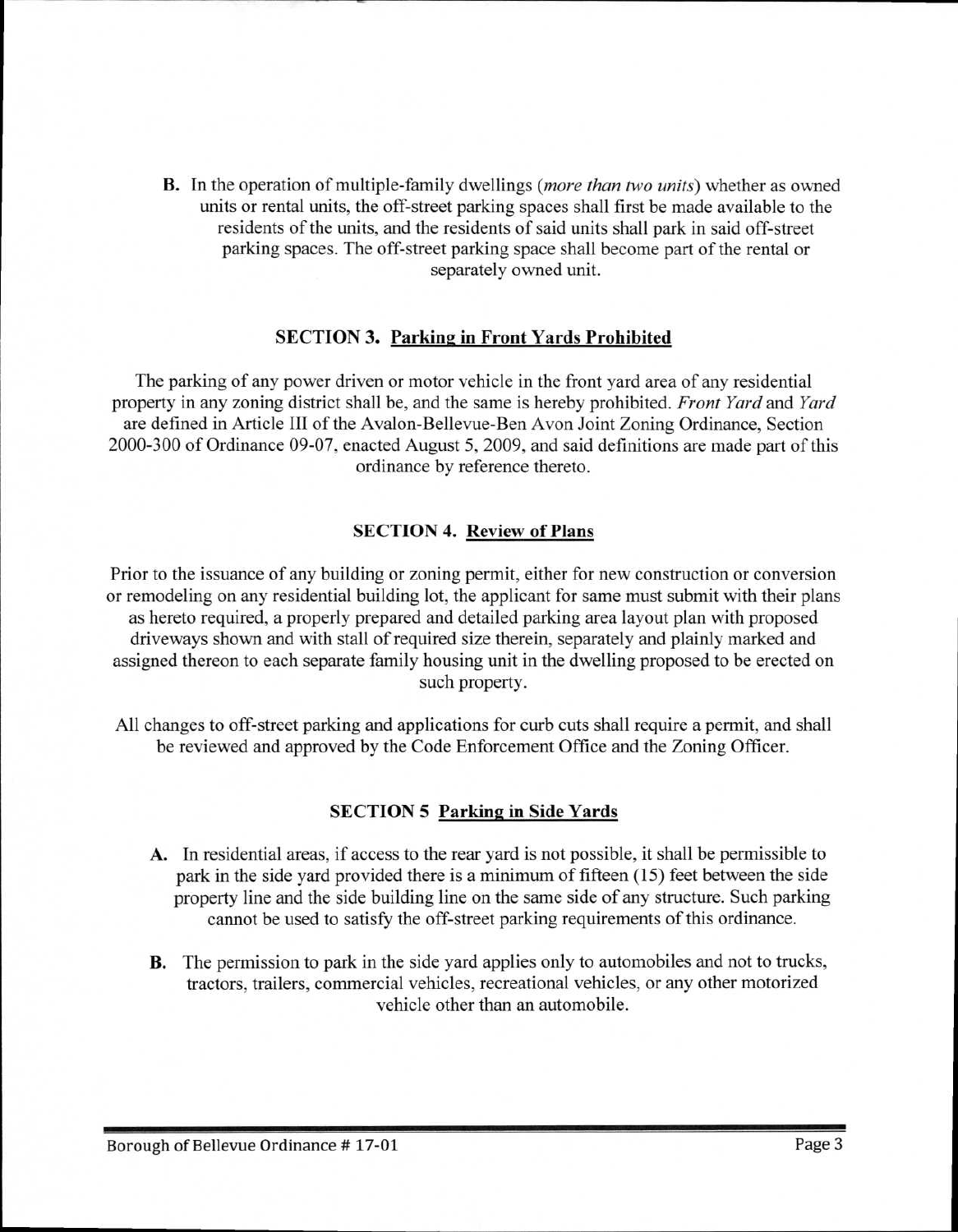#### **SECTION 6. Parking of Large Boats, House Trailers, Trucks, and similar equipment prohibited.**

A. Parking of passenger vehicles and Class 1 vehicles only is permitted on residential properties. No boats in excess of sixteen (16) feet, motor homes, trailers, recreational vehicles, tractors, or commercial vehicles, etc., are permitted to be parked in the open. Parking for all trucks with a capacity in excess of one (1) ton or greater or those which are equipped to travel on more than four (4) tires, or those commonly referred to as *dump trucks* is prohibited. Conversion vans shall be considered passenger vehicles.

#### **B. Stacking of vehicles in driveways of multi-unit residential dwellings is prohibited.**

C. Stacking of vehicles in driveways of a single family dwelling unit is permitted, but shall not be used or offered to satisfy the off-street parking requirements.

#### **SECTION 7. Off-Street and Side Yard Parking Requirements for Residential Units in Commercial and Industrial Zoned Areas**

**A.** All residential dwellings, whether single family, two family, double house, or multiple dwellings must comply with off-street parking and side yard parking requirements set forth herein even if situated in *Commercial* or *Indus/rial* Districts.

#### **SECTION 8. Off-Street Parking Spaces or Facilities - General Requirements for Construction and Maintenance.**

- **A.** Parking spaces must be arranged so that all vehicles have free and easy access to the driveway and the street. Each parking space shall be located as to provide the user thereof with ready access to and ready egress from the parking space, without entering into any other parking space. *Ready Access* and *Ready Egress* being defined as such access and egress will allow an automobile operator to enter from an abutting driveway or exit onto the abutting driveway by making in each such instance not more than one tum of the operator's automobile.
- **B.** The area devoted to parking must be a minimum of ten **(10)** feet by twenty **(20)** feet to accommodate each vehicle.
- **C.** Parking spaces must be a minimum of five **(5)** feet from any habitable structure to allow entry, exit and passage.
	- **D.** For multiple vehicles, the area devoted to parking spaces and driveways shall be no greater than twenty-five (25%) percent of the total lot area.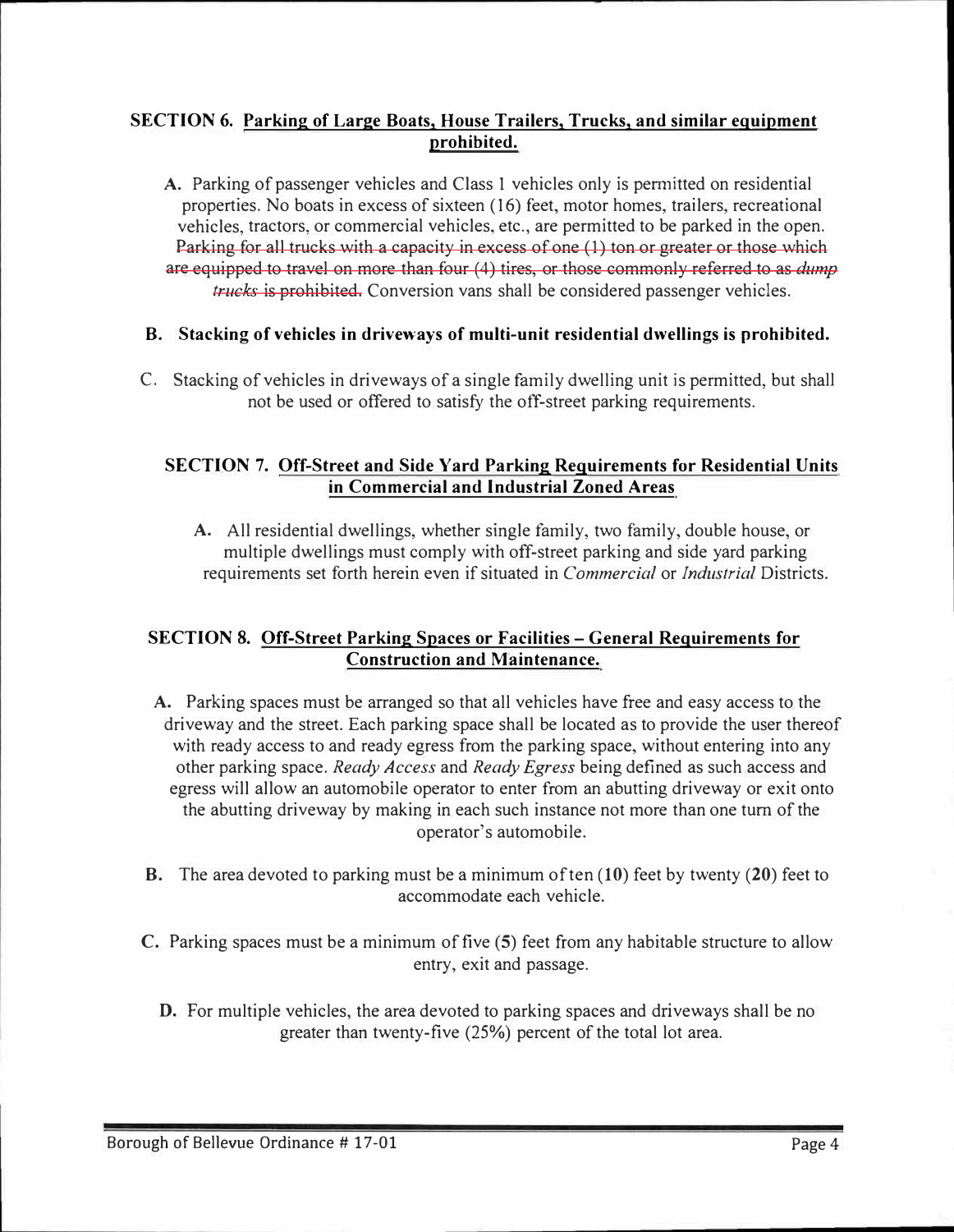- E. The minimum width of a driveway must be nine (9) feet, and the maximum width shall not exceed ten (10) feet. A center grass strip is permitted in the center non-driven portion of the driveway, but may not exceed two feet, 6 inches  $(2<sup>3</sup>6<sup>3</sup>)$  in width.
- F. A sidewalk intersected by a driveway shall be constructed of concrete which shall meet minimum specifications for concrete driveways.
- **G.** Cars may be parked only in spaces properly prepared and classified for that purpose. **Parking on grass is prohibited.** All *Parking Spaces* and *Driveways* must be paved with concrete, asphalt, paving stone or brick, pervious or permeable concrete or other approved hard surface. All other materials are prohibited. *Specifically,* the use of gravel and/or other loose materials for parking spaces and/or driveways is prohibited. All paving must be completed according to specifications annexed with this ordinance.
	- *H.* Carports are prohibited.
- I. When access to the rear of the lot of a residential property is available via a rear alley or street, parking spaces must be located in the *Rear Yard.* 
	- J. Wheel stops shall be installed at the head of each designated parking space when the possibility exists for a motor vehicle to damage or trespass on adjacent property, whether public or private.

#### **SECTION 9. Curb Cut Requirements and Provisions.**

- A. An application for a curb cut permit for access to a proposed off-street parking space or spaces shall be rejected unless the granting thereof shall result in a net gain of not less than one (1) parking space. *Net Gain* is hereby defined as the number of legal off-street parking spaces created minus the number of public spaces eliminated as the result of curb cuts including the turning radius.
- **B.** An application for a curb cut permit must be accompanied by a plat plan illustrating the proposed off-street parking spaces. ·
	- C. lf rear access to the lot is accessible, via alley, etc., no curb cuts at the front of the property shall be approved.
- D. All curb cuts twelve (12) feet and less shall be reviewed by the Code Enforcement Office and must obtain approval of the Zoning Officer.
- E. Unused or obsolete curb cuts shall be eliminated, and that portion of curb shall become a legal public parking area.

.-- *:* ....... *'*  .  $\sim$ . ·,'